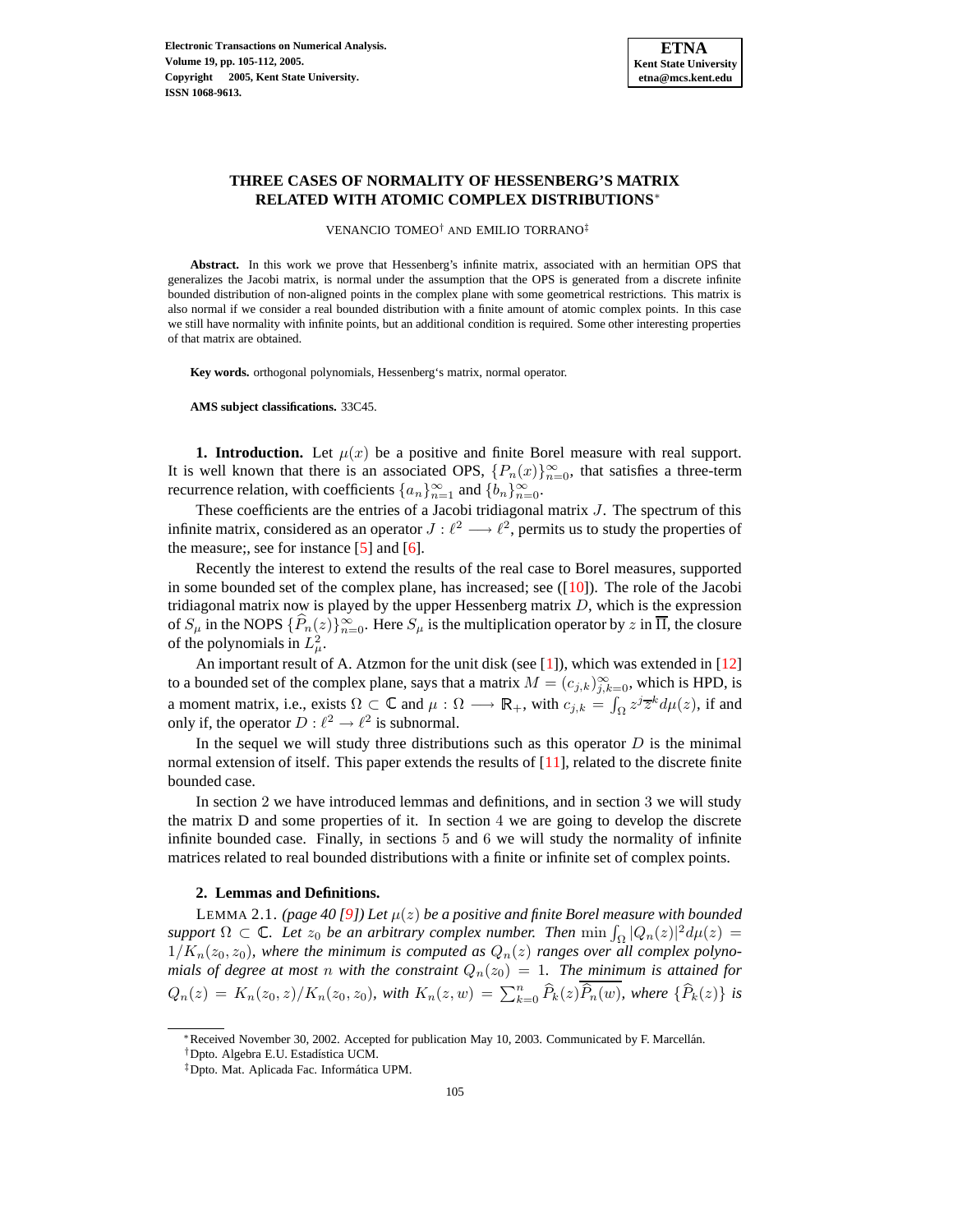106 Three cases of normality of Hessenberg's matrix

## *the normalized OPS associated to* µ*.*

DEFINITION 2.2. *Let* B(H) *be the set of bounded linear transformationsfrom the Hilbert space*  $H$  *into*  $H$ *. If*  $T \in \mathcal{B}(\mathcal{H})$ *, then*  $T$  *is normal if and only if*  $T^H T = TT^H$ *.* 

DEFINITION 2.3. Let  $T \in \mathcal{B}(\mathcal{H})$ . Then T is quasi normal if and only if  $(T^HT)T =$  $T(T^HT)$ .

DEFINITION 2.4. Let  $T \in \mathcal{B}(\mathcal{H})$ . Then T is subnormal if and only if T has a normal *extension.*

DEFINITION 2.5. Let  $T \in \mathcal{B}(\mathcal{H})$ . Then  $T$  is hyponormal if and only if  $T^HT-TT^H \geq 0$ . DEFINITION 2.6. *If*  $T \in \mathcal{B}(\mathcal{H})$ *, the point spectrum of*  $T$ *,*  $\sigma_p(T)$ *, is defined by*  $\sigma_p(T)$  $\{\lambda \in \mathbb{C} : \ker(T - \lambda) \neq \{0\}\}.$ 

LEMMA 2.7. *(problems 195 and 203 of [\[7\]](#page-7-7)) Assume*  $||T|| < +\infty$ *. Then T normal* ⇒  $T$  *quasi* normal  $\Rightarrow$  T subnormal  $\Rightarrow$  T hyponormal.

<span id="page-1-1"></span>LEMMA 2.8. *(problem 207 of [\[7\]](#page-7-7))* If A is hyponormal,  $A = B + iC$ , with B and C *Hermitian and* C *compact, then* A *is normal.*

### **3. The infinite Hessenberg matrix** D**.**

Given an infinite Hermitian positive definite matrix (HPD)  $M = (c_{ij})_{i,j=0}^{\infty}$ , coming from a measure or not, we call  $M'$  the matrix obtained eliminating from matrix  $\tilde{M}$  its first column.  $M_n$  and  $M'_n$  are the corresponding sections of order n of M and M' respectively, i.e., the restrictions to their first  $n$  rows and  $n$  columns.

 $\chi$ From M, an infinite Hessenberg matrix  $D = (d_{ij})_{i,j=0}^{\infty}$  can be constructed such that its sections of order  $n$  satisfy

$$
D_n = T_n^{-1} M_n' T_n^{-H} = T_n^H F_n T_n^{-H},
$$

where  $M_n = T_n T_n^H$  is the Cholesky decomposition of  $M_n$ , and  $F_n$  is the Frobenius matrix associated to  $P_n(z)$ , where  $\{P_n(z)\}\$ is the O.P.S. associated to M, with

|          | $c_{00}$        | $c_{10}$                                             | $c_{20}$ | .                             | $c_{n0}$                                                 |  |
|----------|-----------------|------------------------------------------------------|----------|-------------------------------|----------------------------------------------------------|--|
|          |                 |                                                      | $c_{21}$ | $\cdot$ .                     | $c_{n1}$                                                 |  |
| $P_n(z)$ | <b>Contract</b> | $\mathcal{L}^{\text{max}}_{\text{max}}$              |          | $\mathcal{H}_{\mathcal{L}}$ . |                                                          |  |
|          |                 | $c_{0,n-1}$ $c_{1,n-1}$ $c_{2,n-1}$<br>$1$ $z$ $z^2$ |          |                               | $\begin{array}{c} c_{n,n-1} \\ \n\gamma^n \n\end{array}$ |  |
|          |                 |                                                      |          |                               |                                                          |  |

The triangularity of the matrix  $T_n$ , implies that

(3.1) 
$$
D = T^{-1}M'T^{-H} = T^H S_R T^{-H},
$$

where  $S_R$  is the infinite matrix of the shift-right operator in  $\ell^2$ . We must be careful, because  $T^{-1}$ ,  $T^H$  and  $T^{-H}$  are infinite triangular matrices but they do not define necessarily operators in  $\ell^2$ . In the sequel  $\widetilde{P}_n(z)$  will be the monic polynomial and  $\widehat{P}_n(z)$  will be the normalized polynomial.

LEMMA 3.1. *([\[1\]](#page-7-3), [\[12\]](#page-7-4))*

<span id="page-1-0"></span>*If* M is an infinite and HPD (Hermitian positive definite) matrix, and  $||D|| < +\infty$ , *then* M *is a moment matrix (i.e., the Gram matrix associated with the moments of a positive and finite Borel measure supported in some set of the complex plane) if and only if* D *is subnormal.*

PROPOSITION 3.2. *If*  $z_{nk}$  *is a root of*  $P_n(z)$  *then* 

$$
z_{nk}\left(\begin{array}{c}\widehat{P}_0(z_{nk})\\ \widehat{P}_1(z_{nk})\\ \vdots\\ \widehat{P}_{n-1}(z_{nk})\end{array}\right)=D_n^t\left(\begin{array}{c}\widehat{P}_0(z_{nk})\\ \widehat{P}_1(z_{nk})\\ \vdots\\ \widehat{P}_{n-1}(z_{nk})\end{array}\right).
$$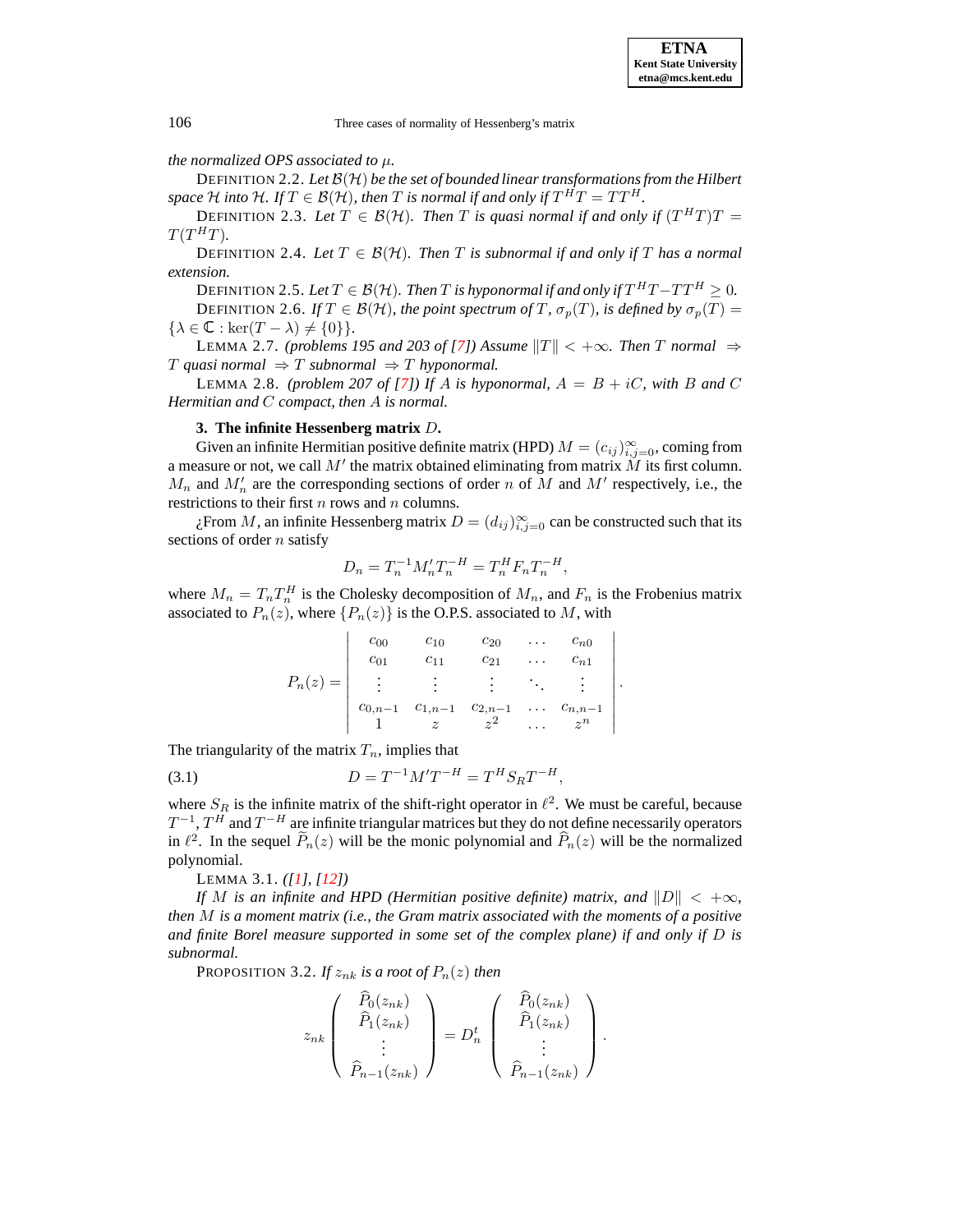# V. Tomeo and E. Torrano 107

<span id="page-2-0"></span>*Proof.* We expand  $\widetilde{P}_n(z) = |I_n z - D_n|$ , and since  $\|\widetilde{P}_n(z)\| = d_{21}d_{32} \dots d_{n+1,n}$ , it follows that

$$
(3.2) \ \ z\widehat{P}_{n-1}(z) = d_{1n}\widehat{P}_0(z) + d_{2n}\widehat{P}_1(z) + d_{3n}\widehat{P}_2(z) + \ldots + d_{n,n}\widehat{P}_{n-1}(z) + d_{n+1,n}\widehat{P}_n(z).
$$

Taking  $n = 1$ ,  $n = 2, \ldots, n = n$ , in [\(3.2\)](#page-2-0), row by row we have

<span id="page-2-1"></span>
$$
z\begin{pmatrix} \hat{P}_0(z) \\ \hat{P}_1(z) \\ \hat{P}_2(z) \\ \vdots \\ \hat{P}_{n-1}(z) \end{pmatrix} = \begin{pmatrix} d_{11} & d_{21} & 0 & \dots & 0 & 0 \\ d_{12} & d_{22} & d_{32} & \dots & 0 & 0 \\ \vdots & \vdots & \vdots & \ddots & \vdots & \vdots \\ d_{1,n-2} & d_{2,n-2} & d_{3,n-2} & \dots & d_{n-1,n-2} & 0 \\ d_{1,n-1} & d_{2,n-1} & d_{3,n-1} & \dots & d_{n-1,n-1} & d_{n,n-1} \\ d_{1,n} & d_{2,n} & d_{3,n} & \dots & d_{n-1,n} & d_{n,n} \end{pmatrix} \begin{pmatrix} \hat{P}_0(z) \\ \hat{P}_1(z) \\ \hat{P}_2(z) \\ \vdots \\ \hat{P}_{n-1}(z) \end{pmatrix}
$$
\n(3.3) 
$$
+ d_{n+1,n} \begin{pmatrix} 0 \\ 0 \\ 0 \\ \vdots \\ 1 \end{pmatrix} \hat{P}_n(z).
$$

We take  $z = z_{nk}$ , one of the roots of  $P_n(z)$ . It follows that

$$
z_{nk}\begin{pmatrix} \hat{P}_0(z_{nk}) \\ \hat{P}_1(z_{nk}) \\ \hat{P}_2(z_{nk}) \\ \vdots \\ \hat{P}_{n-1}(z_{nk}) \end{pmatrix} = \begin{pmatrix} d_{11} & d_{21} & 0 & \dots & 0 & 0 \\ d_{12} & d_{22} & d_{32} & \dots & 0 & 0 \\ \vdots & \vdots & \vdots & \ddots & \vdots & \vdots \\ d_{1,n-2} & d_{2,n-2} & d_{3,n-2} & \dots & d_{n-1,n-2} & 0 \\ d_{1,n-1} & d_{2,n-1} & d_{3,n-1} & \dots & d_{n-1,n-1} & d_{n,n-1} \\ d_{1,n} & d_{2,n} & d_{3,n} & \dots & d_{n-1,n} & d_{n,n} \end{pmatrix} \begin{pmatrix} \hat{P}_0(z_{nk}) \\ \hat{P}_1(z_{nk}) \\ \hat{P}_2(z_{nk}) \\ \vdots \\ \hat{P}_{n-1}(z_{nk}) \end{pmatrix};
$$

in other words  $z_{nk}\overline{v}_n = D_n^t \overline{v}_n$ . Hence  $z_{nk}$  is an eigenvalue of  $D_n^t$  and its eigenvector is

$$
\overline{v}_n = (\widehat{P}_0(z_{nk}), \widehat{P}_1(z_{nk}), \ldots, \widehat{P}_{n-1}(z_{nk}))^t.
$$

 $\Box$ 

REMARK 3.3. It is obvious that the eigenvalues of  $D_n$  and  $D_n^t$  are the same. Complex *conjugation in* [\(3.3\)](#page-2-1) *with*  $z = z_{nk}$ *, yields* 

$$
\overline{z}_{nk}\left(\begin{array}{c}\n\overline{\widehat{P}_0(z_{nk})}\n\\\overline{\widehat{P}_1(z_{nk})}\n\\\vdots\n\\\overline{\widehat{P}_{n-1}(z_{nk})}\n\end{array}\right) = D_n^H \left(\begin{array}{c}\n\overline{\widehat{P}_0(z_{nk})}\n\\\overline{\widehat{P}_1(z_{nk})}\n\\\vdots\n\\\overline{\widehat{P}_{n-1}(z_{nk})}\n\end{array}\right).
$$

*The eigenvectors of*  $D_n^H$  *and*  $D_n$  *are conjugate complex vectors, but we can't say anything*  $a$ *bout*  $D_n^t$ *. We also have that* 

$$
\sum_{k=0}^{n} |\widehat{P}_k(z_{nk})|^2 = K_n(z_{nk}, z_{nk}) = K_{n-1}(z_{nk}, z_{nk}) = ||\overline{v}_n||^2.
$$

**ETNA Kent State University etna@mcs.kent.edu**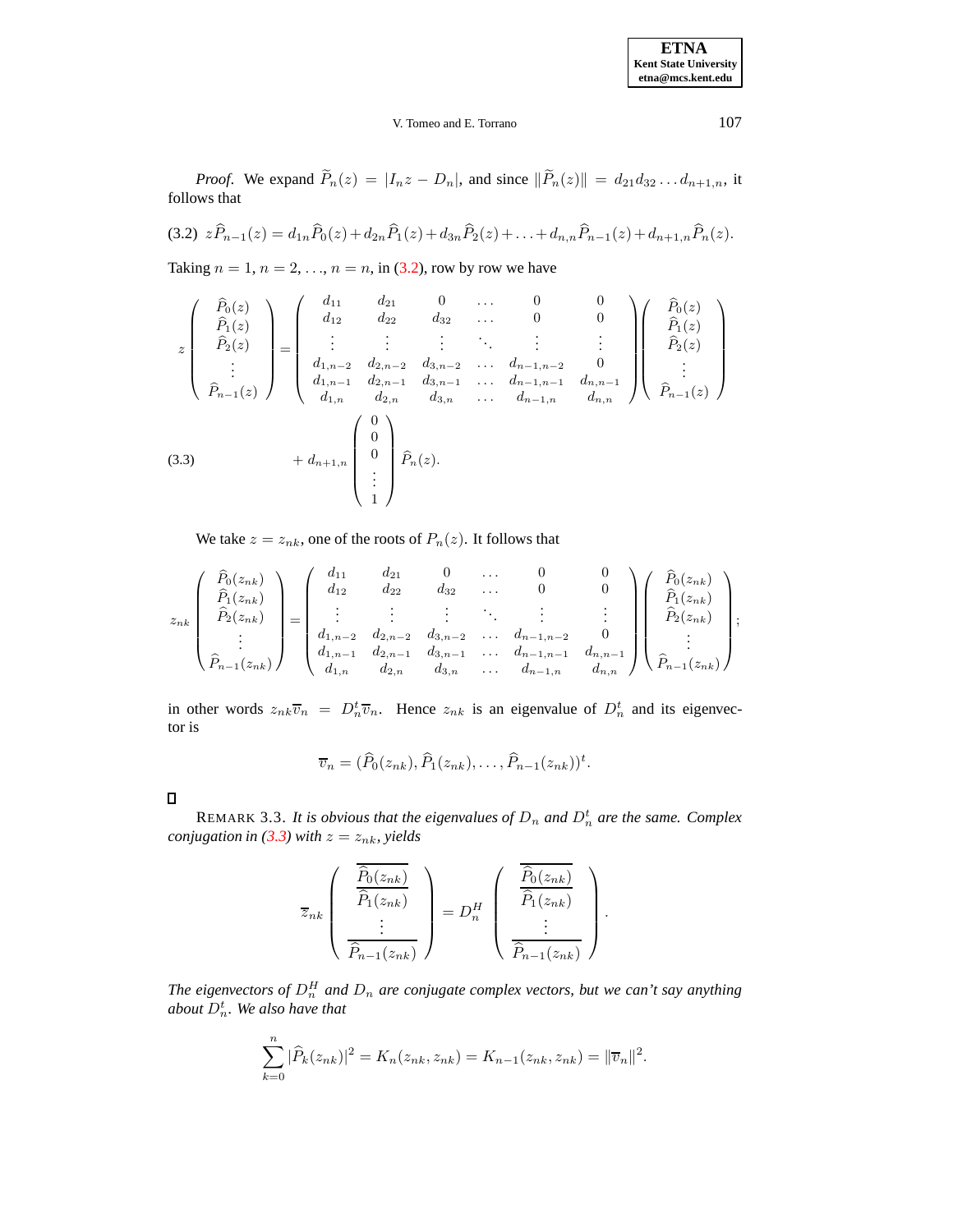108 Three cases of normality of Hessenberg's matrix

*Note that the norm squared of the eigenvector associated to*  $z_{nk}$  *is just the evaluation of the* n*-th kernel polynomial in the root. In the tridiagonal case, we know that the Christoffel constant*  $p_{nk}$ *, associated to*  $z_{nk}$ *, is*  $p_{nk} = 1/K_n(z_{nk}, z_{nk})$ *.* 

<span id="page-3-2"></span>PROPOSITION 3.4. Let  $D^t$  be a bounded operator, and take  $\lambda \in \mathbb{C}$ . *. Then*  $\lim_{n\to\infty} K_n(\lambda, \lambda) < +\infty$ , *if and only if,*  $\lambda \in \sigma_p(D^t)$ .

*Proof.*  $\Rightarrow$ ) Let  $\lambda \in \mathbb{C}$  be such that  $\lim_{n} K_n(\lambda, \lambda) < +\infty$ . Take  $z = \lambda$  in [\(3.3\)](#page-2-1). The sequence of kernel polynomials  $K_n(\lambda, \lambda) = \sum_{k=0}^n \widehat{P}_k(\lambda) \widehat{P}_k(\lambda)$  converges when n tends to infinity and a consequence,  $\lim_{n\to\infty} P_n(\lambda) = 0$ . The boundedness of  $D^t$  and D implies that all its entries are bounded by  $||D||$ . In particular  $|d_{n+1,n}| \leq ||D||$ . The vector in the right member of [\(3.3\)](#page-2-1) converges to the null vector. On the other hand  $K_n(\lambda, \lambda)$  is convergent and hence  $(\widehat{P}_0(\lambda), \widehat{P}_1(\lambda), \widehat{P}_2(\lambda), \ldots)^t \in \ell^2$ ,  $\overline{v} = (\widehat{P}_0(\lambda), \widehat{P}_1(\lambda), \widehat{P}_2(\lambda), \ldots)^t$ , and on taking limits we conclude that  $\lambda \overline{v} = D^t \overline{v}$ , where  $\lambda \in \sigma_p(D^t)$ .

 $\Leftarrow$ ) To prove the converse, if  $\lambda \in \sigma_p(D^t)$ , there exists an  $\overline{v} \in \ell^2$  such that  $D^t \overline{v} = \lambda \overline{v}$ . We have

$$
\lambda \begin{pmatrix} v_0 \\ v_1 \\ v_2 \\ \vdots \end{pmatrix} = D^t \begin{pmatrix} v_0 \\ v_1 \\ v_2 \\ \vdots \end{pmatrix},
$$

since

<span id="page-3-0"></span>
$$
\lambda v_0 = d_{11}v_0 + d_{21}v_1
$$
\n
$$
\lambda v_1 = d_{12}v_0 + d_{22}v_1 + d_{32}v_2
$$
\n
$$
\lambda v_2 = d_{13}v_0 + d_{23}v_1 + d_{33}v_2 + d_{43}v_3
$$
\n
$$
\vdots
$$
\n(3.4)\n
$$
\lambda v_{n-1} = d_{1n}v_0 + d_{2n}v_1 + \ldots + d_{n,n}v_{n-1} + d_{n+1,n}v_n,
$$
\n
$$
\vdots
$$

with  $d_{n+1,n} = \sqrt{\frac{|M_{n+1}| |M_{n-1}|}{|M_n|^2}}$  $\frac{|+1|+|M_{n-1}|}{|M_n|^2} > 0, \forall n \in$ .

We have only two possibilities: either  $v_0 = 0$  or  $v_0 \neq 0$ . If  $v_0 = 0$  then  $v_1 = 0$ , and if  $v_0 = v_1 = 0$ , then  $v_2 = 0, \ldots$  Consequently  $\overline{v} = 0$  and  $\lambda$  is not an eigenvalue. Hence  $v_0 \neq 0$ . We prove  $v_n = \widehat{P}_n(\lambda)v_0$  by induction.

The result is true for  $v_1$ . Since  $d_{2,1} > 0$ ,  $v_1$ , we have  $v_1 = \frac{\lambda - d_{11}}{d_{21}} v_0$ , but  $\lambda - d_{11} =$  $\widetilde{P}_1(\lambda)$ , and  $d_{21} = \frac{1}{\gamma_1} = ||\widetilde{P}_1(z)||$ ; hence,  $v_1 = \widehat{P}_1(\lambda)v_0$ . Suppose that  $v_k = v_0\widehat{P}_k(\lambda)$ ,  $\forall k \leq n-1$ . We need to prove that  $v_n = \hat{P}_n(\lambda)v_0$ . Consider  $v_n$  in [\(3.4\)](#page-3-0). By the induction hypothesis we have<sup>[1](#page-3-1)</sup>

$$
d_{n+1,n}v_n = (\lambda - d_{nn})v_{n-1} - d_{n-1,n}v_{n-2} - \dots - d_{1n}v_0
$$
  
=  $(\lambda - d_{nn})\widehat{P}_{n-1}(\lambda)v_0 - d_{n-1,n}\widehat{P}_{n-2}(\lambda)v_0 - \dots - d_{1n}\widehat{P}_0(\lambda)v_0$   
=  $[(\lambda - d_{nn})\widehat{P}_{n-1}(\lambda) - d_{n-1,n}\widehat{P}_{n-2}(\lambda) - \dots - d_{1n}\widehat{P}_0(\lambda)]v_0,$ 

<span id="page-3-1"></span><sup>&</sup>lt;sup>1</sup>In the sequel we will suppose that the matrix M is normalized; in other words if  $c_{00} \neq 1$ , we divide the matrix by  $c_{00}$ . Obviously we have  $\widehat{P}_0(\lambda) = 1$ .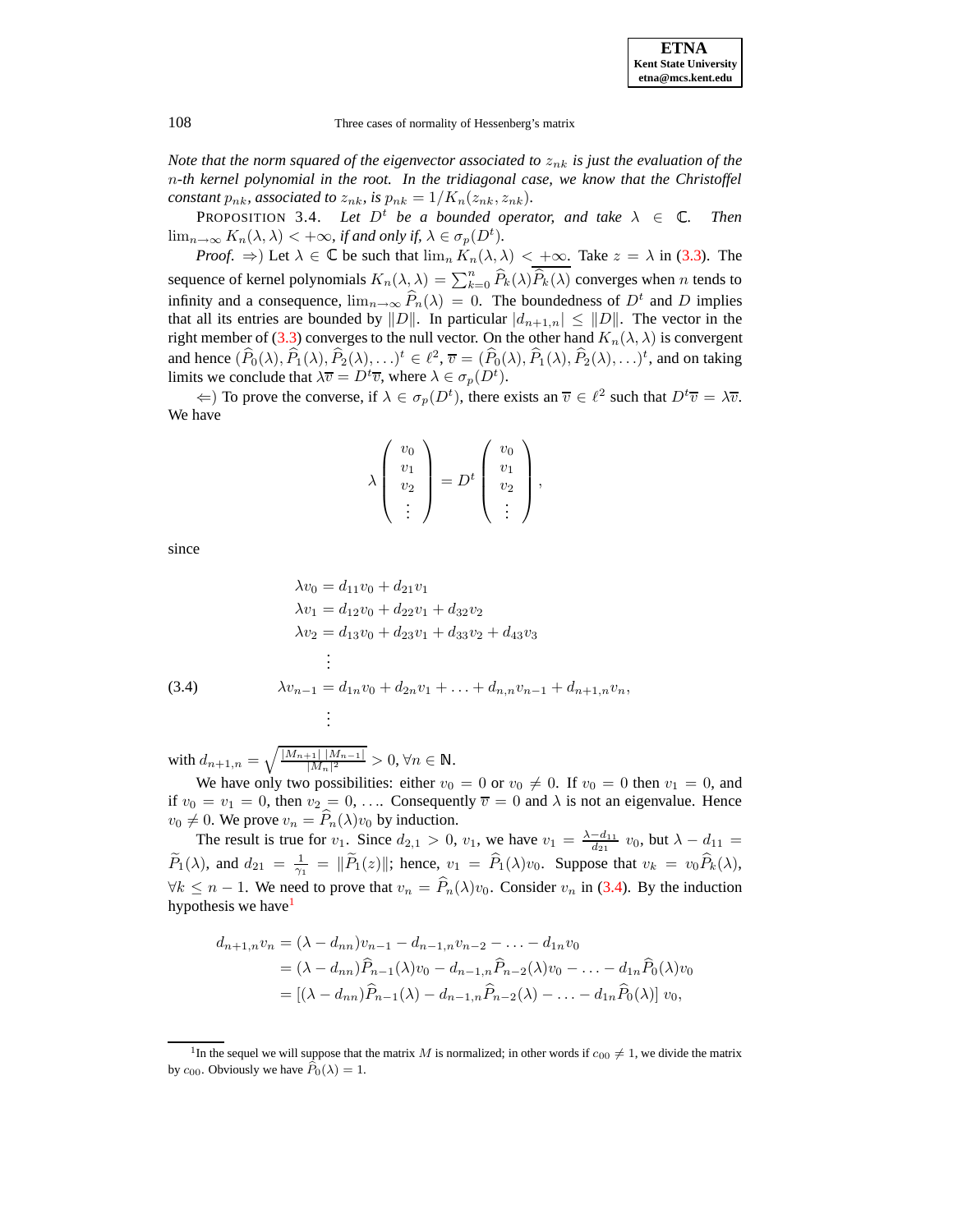**ETNA Kent State University etna@mcs.kent.edu**

#### V. Tomeo and E. Torrano 109

the last parenthesis is substituted by using [\(3.2\)](#page-2-0), then  $d_{n+1,n}v_n = d_{n+1,n}\hat{P}_n(\lambda)v_0$ . Hence  $v_n = \hat{P}_n(\lambda)v_0$ , and therefore we have that the eigenvector of  $\lambda$  is proportional to  $(\hat{P}_0(\lambda),\)$  $\widehat{P}_1(\lambda), \widehat{P}_2(\lambda), \ldots, \widehat{P}_n(\lambda), \ldots)^t \in \ell^2.$ 

PROPOSITION 3.5. Let  $\mu(z)$  be a positive and finite measure of Borel with bounded  $support \Omega \subset \mathbb{C}$ . Let  $\lambda$  be an atomic point of this measure. Then  $\lambda \in \sigma_p(D^t)$  and  $\overline{\lambda} \in$  $\sigma_p(D^H)$ .

*Proof.* Assume that the measure  $\mu$  has a weight  $p_0$  in  $\lambda$ , that is  $\mu(\lambda) = p_0$ . For any polynomial  $Q_n(z)$  such that  $Q_n(\lambda) = 1$ , we have that

$$
||Q_n(z)||^2 = \int_{\Omega} |Q_n(z)|^2 d\mu(z) \ge |Q_n(\lambda)|^2 p_0 = p_0.
$$

This easily follows from the definition of the Lebesgue-Stieltjes integral. By lemma [2.1](#page-0-0) we have

$$
\min ||Q_n(z)||^2 = \min \int_{\Omega} |Q_n(z)|^2 d\mu(z) = \frac{1}{K_n(\lambda, \lambda)} \ge p_0,
$$

hence,  $K_n(\lambda, \lambda) \leq 1/p_0$ . This inequality is true in the limit, so that

$$
0 \leq \lim_{n \to \infty} K_n(\lambda, \lambda) = \sum_{k=0}^{\infty} \widehat{P}_k(\lambda) \overline{\widehat{P}_k(\lambda)} \leq \frac{1}{p_0}.
$$

Hence the sequence  $(P_0(\lambda), P_1(\lambda), P_2(\lambda), P_3(\lambda), \ldots)$ , and its conjugate are in  $\ell^2$ . By propo-sition [3.4,](#page-3-2)  $\lambda \in \sigma_p(D^t)$  and  $\overline{\lambda} \in \sigma_p(D^H)$ .

#### **4. Discrete infinite bounded case.**

DEFINITION 4.1. *We speak of the discrete infinite bounded case when we assume a discrete set of bounded complex points*  $Z = \{z_k\}_{k=1}^{\infty} \subset \mathbb{C}$  *with weights*  $\{p_k\}_{k=1}^{\infty} \subset \mathbb{R}_+^*$ , *such that*  $\sum_{k}^{\infty} p_k < +\infty$ *.* 

For that distribution we have the moment matrix  $M = (c_{ij})_{ij=0}^{\infty}$ , where  $c_{jk} = \sum_{i=1}^{\infty} z_i^j \overline{z}_i^k p_i$ . Let D be the associated Hessenberg matrix. Obviously supp $(u) = \overline{Z}$ .  $\sum_{n=1}^{\infty} z_n^j \overline{z}_n^k p_n$ . Let D be the associated Hessenberg matrix. Obviously  $\text{supp}(\mu) = \overline{Z}$ .

As usual (see [\[3\]](#page-7-8) page 114),  $N_{\mu}$  will be the operator multiplication by z in  $L^2_{\mu}$ . We know that  $N_{\mu}$  is the minimal normal extension of  $S_{\mu}$ . Assuming that all the operators that are in the context are bounded, it is easy to prove that  $S_{\mu}$  is unitarily equivalent to the infinite Hessenberg matrix D, considered as an operator in  $\ell^2$ , and  $N_\mu$  is unitarily equivalent to operator  $N$ , which is the minimal normal extension of  $D$ . The next elegant proof is due to Prof. Raquel Gonzalo.

PROPOSITION 4.2. If  $\mathbb{C} \setminus Z$  *is a connected set and the interior of* Z *is empty, then the infinite* Hessenberg matrix D is a normal operator in  $\ell^2$ .

*Proof.* The set  $K = \overline{Z}$  is compact. As usual we call  $C(K)$  to the space of all continuous functions with support K. The set K satisfies the hypothesis of Mergelyan theorem (see  $[3]$ page 363), and in consequence  $\forall f \in C(K)$  and  $\forall \epsilon > 0$ , there exists a polynomial  $P(z)$  such that  $|f(z)-P(z)| < \epsilon$ . This implies that  $\int_{\text{supp}(\mu)} |f(z)-P(z)|^2 d\mu(z) < \epsilon$ . Clearly  $C(K) =$  $\overline{\Pi}$ . As we know that  $C(K)$  is dense in  $L^2_{\mu}(K)$ , we conclude that  $\overline{\Pi} = L^2_{\mu}(K)$ . Therefore we are in a complete case. It follows that  $S_{\mu} = N_{\mu}$ , and also  $D = N$ , in consequence D is a normal operator.

THEOREM 4.3. *With the previous hypothesis about*  $Z$  *and if*  $Z' \cap Z = \emptyset$ *, then* 

$$
D = U^H(\delta_{ij} z_i)_{i,j=1}^{\infty} U, \quad \text{and} \quad U^H U = U U^H = I.
$$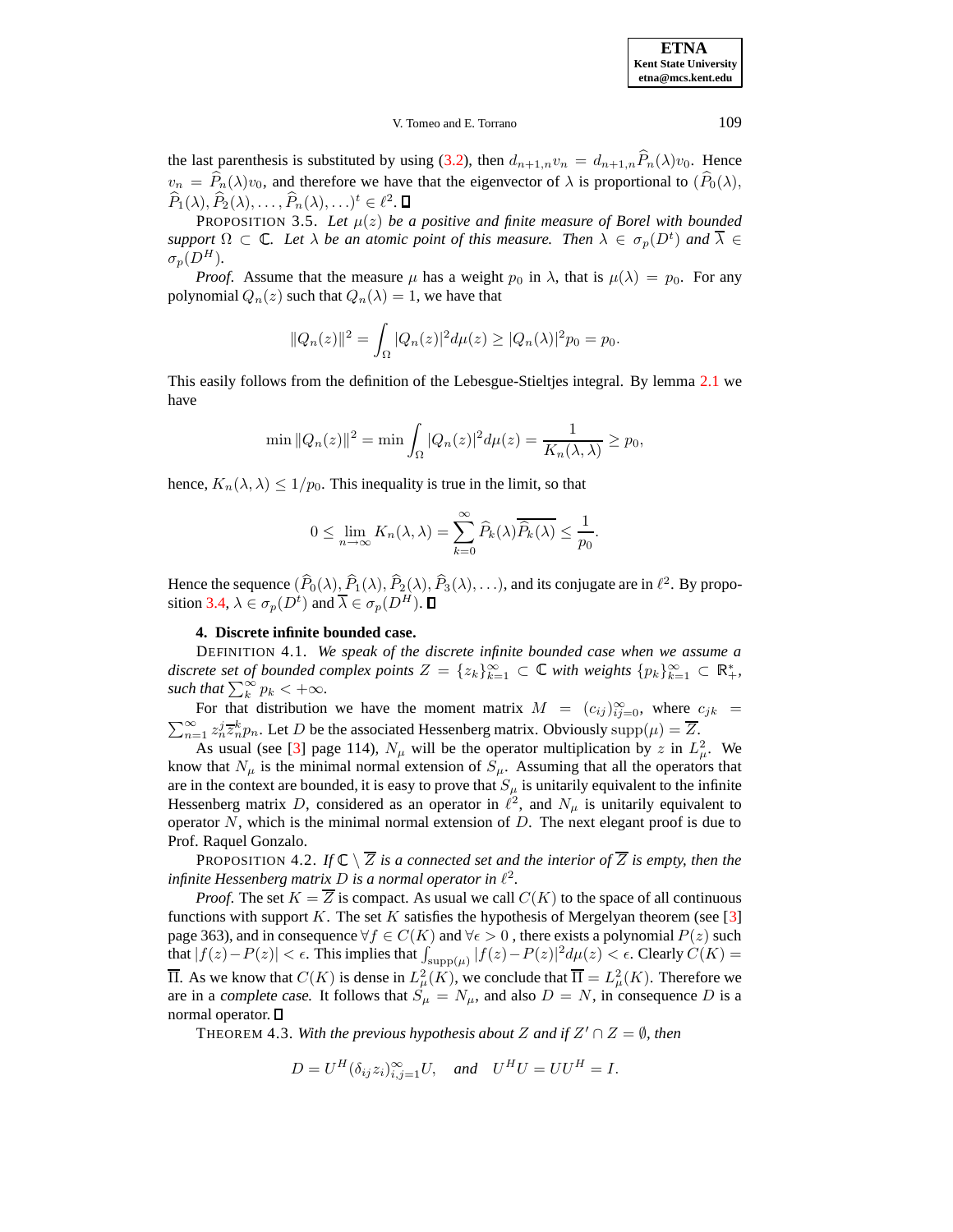#### 110 Three cases of normality of Hessenberg's matrix

*Here*  $U = VT^{-H}$ , where  $T$  is the Cholesky factor in the decomposition  $M = TT^{H}$ , and V *is the Vandermonde matrix of the atoms*

$$
V = \begin{pmatrix} \sqrt{p_1} & \sqrt{p_1} z_1 & \sqrt{p_1} z_1^2 & \cdots \\ \sqrt{p_2} & \sqrt{p_2} z_2 & \sqrt{p_2} z_2^2 & \cdots \\ \sqrt{p_3} & \sqrt{p_3} z_3 & \sqrt{p_3} z_3^2 & \cdots \\ \vdots & \vdots & \vdots & \ddots \end{pmatrix} = (\sqrt{p_i} z_i^{j-1})_{i,j=1}^{\infty}.
$$

*Proof.* We call  $L = (\delta_{ij} z_i)_{i,j=1}^{\infty}$ . It is clear that  $M' = V^H L V$ . From  $D = T^{-1} M' T^{-H}$ it follows that  $D = T^{-1}V^H L V T^{-H}$ . We have that the elements of the ith. column of the infinite matrix  $T^{-H}$ , are the coefficients of  $\hat{P}_{i-1}(z)$  in the basis  $\{z^k\}$ . Therefore  $U = VT^H = \left(\sqrt{p_i} \,\widehat{P}_{j-1}(z_i)\right)_{i,i}^{\infty}$  $\sum_{i,j=1}^{U}$ . Now we calculate  $U^H U$  and have  $(U^H U)_{i,j} =$  $\sum_{k=1}^{\infty} \hat{P}_i(z_k)\hat{P}_j(z_k)p_k = \delta_{ij}$ , because the orthogonality of the NOPS on the set  $Z =$  $\{z_1, z_2, \ldots\}$ . On the other hand the product  $UU^H$  is

$$
UU^H = (\sqrt{p_i}\sqrt{p_j}\sum_{k=0}^{\infty} \widehat{P}_k(z_i)\overline{\widehat{P}_k(z_j)})_{i,j=1}^{\infty}.
$$

To prove the statement we need also that  $(UU^H)_{ij} = \delta_{ij}$ . For that we introduce the bounded functionals  $L_i : \Pi \to \Pi$  such that  $L_i(f) = f(z_i)$ . Recall that the inner product in  $\Pi$  is  $\langle P(z), Q(z)\rangle = \sum_{k=1}^{\infty} P(z_k) \overline{Q(z_k)} p_k$ , and it is extended to  $\overline{\Pi}$  as usual. Obviously  $||L_i|| \le 1/p_i$ . It is clear that the *n*-kernel  $K_n(z, z_i) = \sum_{k=0}^n \widehat{P}_k(z) \widehat{P}_k(z_i)$ , with  $n > j$ , has the reproducing property, that is  $\langle Q_j(z), K_n(z, z_i) \rangle = Q_j(z_i)$ . The function  $K(z, z_i) = \lim_{n \to \infty} K_n(z, z_i)$  defined on  $Z = \{z_1, z_2, \ldots\}$ , has the same property. With the additional hypothesis, as the points of Z are isolated,  $\chi_{z_i}(z)/p_i \in C(K)$ . Where  $\chi_{z_i}(z_j) = \delta_{ij}$ . From the previous proposition we have that  $\chi_{z_i}(z)/p_i \in C(K) = \overline{\Pi} = L^2_{\mu}(K)$ . Hence  $\langle f(z), K(z, z_i) \rangle = \langle f(z), \frac{\chi_{z_i}(z)}{p_i} \rangle$  $\langle \psi^{(z)}_{p_i} \rangle = f(z_i), \ \forall f \in \overline{\Pi} = L^2_\mu, \text{ then } \chi_{z_i}(z) = K(z, z_i),$ a.e. in  $L^2_{\mu}$ . In particular  $\chi_{z_i}(z) = K(z, z_i)$  at the points with positive measure, i.e.,  $K(z, z_i) = \chi_{z_i}(z)$  on Z. In consequence  $K(z_j, z_i) = \delta_{ij}$ , therefore  $UU^H = I$ .

### **5. Real bounded distribution with a finite set of complex points.**

<span id="page-5-1"></span>THEOREM 5.1. *Consider a bounded and real distribution supported in a finite set to a bounded set of complex points*  $\{z_k\}_{k=1}^N$ , *such that*  $\Im(z_k) \neq 0$ ,  $k = 1, \ldots, N$ , *with weights*  ${p_k}_{k=1}^N$ . *Then the infinite matrix*  $D = T^{-1}M'T^{-H}$  *is normal.* 

*Proof.* Let H be the Hankel matrix associated to the real distribution, i.e., the moment matrix. Let  $\{z_k\}_{k=1}^N$  be the complex points with weights  $\{p_k\}_{k=1}^N$ . The moment matrix is  $M = H + L$ , where  $L = (l_{i,j})_{i,j=0}^{\infty}$  with  $l_{i,j} = \sum_{k=1}^{N} \overline{z}_{k}^{j} z_{k}^{i} p_{k}$ . Actually L is an infinite matrix, but with rank N. We have  $D_n = T_n^{-1} M_n' T_n^H$ , and at the same time we have

$$
D_n = \left(\frac{D_n + D_n^H}{2}\right) + \left(\frac{D_n - D_n^H}{2i}\right)i.
$$

Since M is a moment matrix D is subnormal by Lemma [3.1,](#page-1-0) then D is hyponormal. By Lemma [2.8](#page-1-1) we only need to prove that  $D - D<sup>H</sup>$  is a compact operator.

We calculate  $D_n - D_n^H$ . We have  $D_n^H = T_n^{-1} (M_n')^H T_n^{-H}$ , so that

$$
D_n - D_n^H = T_n^{-1} M_n' T_n^{-H} - T_n^{-1} [M_n']^H T_n^{-H}
$$
  
=  $T_n^{-1} (M_n' - [M_n']^H) T_n^{-H}$ .

<span id="page-5-0"></span><sup>2</sup>The notation for moment matrices is contrary to the usual.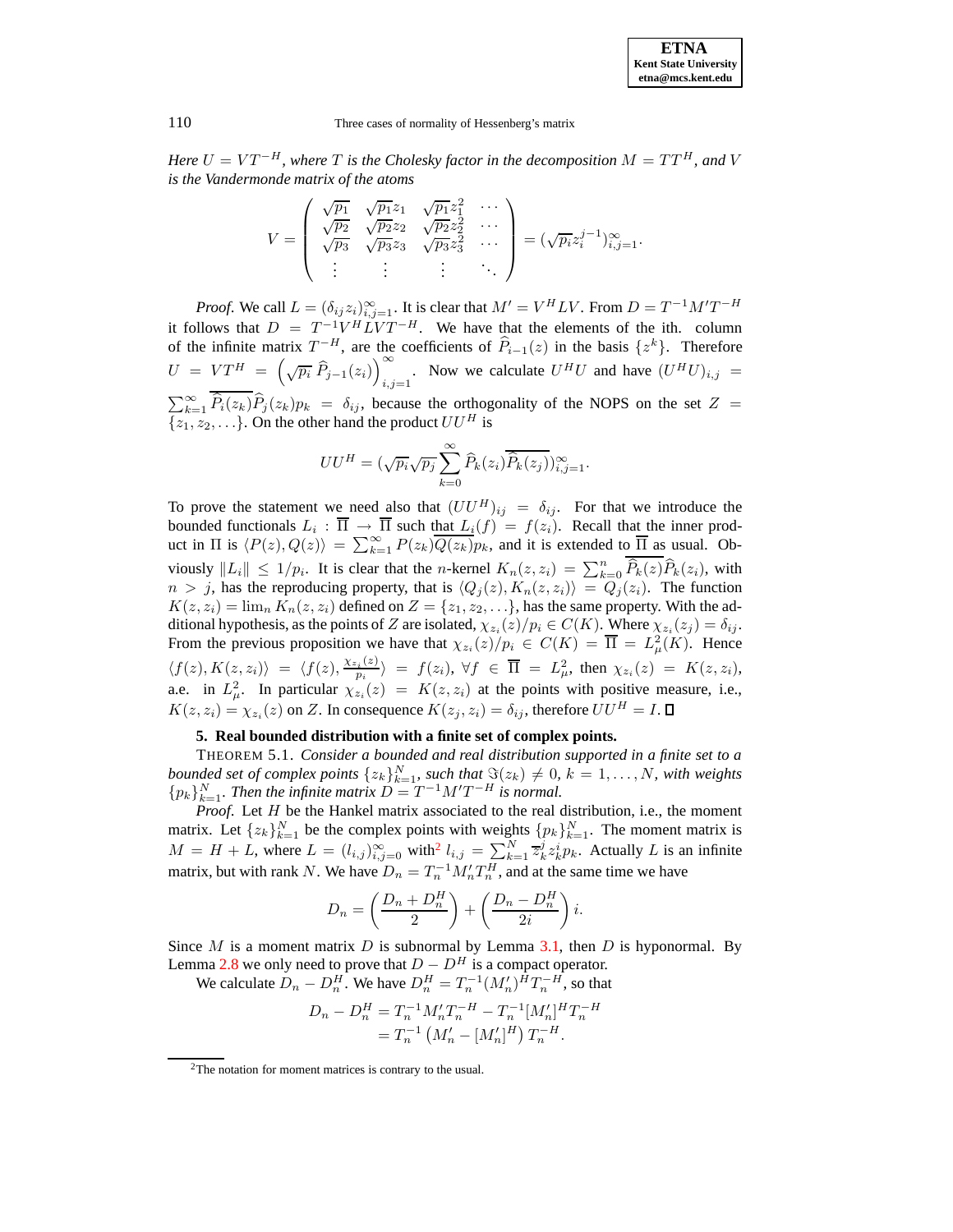**ETNA Kent State University etna@mcs.kent.edu**

#### V. Tomeo and E. Torrano 1111

We use H' and L' in the same way as M' for M. We can write  $M'_n = H'_n + L'_n$ . Since  $H'_n$ is a real Hankel matrix,  $H'_n - [H'_n]^H = 0$ , and hence

$$
M'_{n} - [M'_{n}]^{H} = L'_{n} - [L'_{n}]^{H} = \begin{pmatrix} l_{10} - \bar{l}_{10} & l_{20} - \bar{l}_{11} & \dots & l_{n0} - \bar{l}_{1,n-1} \\ l_{11} - \bar{l}_{20} & l_{21} - \bar{l}_{21} & \dots & l_{n1} - \bar{l}_{2,n-1} \\ \vdots & \vdots & \ddots & \vdots \\ l_{1,n-1} - \bar{l}_{n0} & l_{2,n-1} - \bar{l}_{n1} & \dots & l_{n,n-1} - \bar{l}_{n,n-1} \end{pmatrix}.
$$

It is clear<sup>[3](#page-6-0)</sup> that  $\forall n > N$  we have

<span id="page-6-3"></span>rank 
$$
(M'_n - [M'_n]^H)
$$
 = rank  $(L'_n - [L'_n]^H)$  = N.

The matrix M is a moment matrix and is HPD; hence the matrices  $T_n$  and  $T_n^H$  exist and are non-singular for every *n*. The matrix  $D_n - D_n^H$  is equivalent to  $L'_n - [L'_n]^H$ , hence, rank  $(D_n - D_n^H) = N$ ,  $\forall n > N$ . Therefore rank $(D - D^H) = N$ .  $(D - D^H)$  is an operator of finite rank in  $\ell^2$ , and hence is a compact operator. By Lemma [2.8,](#page-1-1) D is a normal matrix.

## **6. Real bounded distribution with a infinite bounded set of complex points.**

THEOREM 6.1. *Consider be a bounded real distribution supported in a bounded set of infinite complex points*  $\{z_k\}_{k=1}^{\infty}$  *with weights*  $\{p_k\}_{k=1}^{\infty}$  *such that*  $\sum_{k=1}^{\infty} p_k < +\infty$ *. If all the* accumulation points of  $\{z_k\}_{k=1}^{\infty}$  are in R, then the infinite matrix  $D = T^{-1}M'T^{-H}$  is *normal.*

*Proof.* Let H be the Hankel matrix of the bounded real distribution. The moment matrix is  $M = H + L$ , where  $L = (l_{i,j})_{i,j=0}^{\infty}$  with  $l_{i,j} = \sum_{k=1}^{\infty} \overline{z}_{k}^{j} \overline{z}_{k}^{i} p_{k}$ . L, H, and M are infinite positive definite Hermitian matrices.

Since  $M = TT^H$ , we can write

<span id="page-6-2"></span>
$$
D - D^{H} = T^{-1} (H' + L') T^{-H} - T^{-1} (H' + L')^{H} T^{-H}.
$$

Since  $H' - [H']^H = 0$ , it follows that  $D - D^H = T^{-1} (L' - [L']^H) T^{-H}$ . We can reorder the sequence  $\{z_k\}_{k=1}^{\infty}$  in a such way that<sup>[4](#page-6-1)</sup>  $\Im(z_k) \geq \Im(z_{k+1})$ . We build the infinite matrices

$$
V = \begin{pmatrix} \sqrt{p_1} & \sqrt{p_1}z_1 & \sqrt{p_1}z_1^2 & \sqrt{p_1}z_1^3 & \cdots \\ \sqrt{p_2} & \sqrt{p_2}z_2 & \sqrt{p_2}z_2^2 & \sqrt{p_2}z_2^3 & \cdots \\ \sqrt{p_3} & \sqrt{p_3}z_3 & \sqrt{p_3}z_3^2 & \sqrt{p_3}z_3^3 & \cdots \\ \vdots & \vdots & \vdots & \vdots & \ddots \end{pmatrix} \text{ and } Z = \begin{pmatrix} z_1 & 0 & 0 & \cdots \\ 0 & z_2 & 0 & \cdots \\ 0 & 0 & z_3 & \cdots \\ \vdots & \vdots & \vdots & \ddots \end{pmatrix}
$$

¿From  $L' = V^H Z V$ , we have  $[L']^H = V^H Z^H V$ , and  $L = V^H V$ . Therefore

(6.1) 
$$
D - D^{H} = T^{-1} (V^{H} (Z - Z^{H}) V) T^{-H} = (T^{-1} V^{H}) (Z - Z^{H}) (V T^{-H}).
$$

All the matrices in the last formula are well-defined and the products exist; hence the associative property holds. In particular, since the factor  $T^{-1}$  is a lower triangular infinite matrix, the product  $T^{-1}V^H$  exists element by element, (independently of the fact that the rows or columns belongs to  $\ell^2$ ). In the same way  $VT^{-H}$  exists. In addition, we are going to prove that  $T^{-1}V^H$  and its transposed conjugated matrix  $VT^{-H}$  define bounded operators in  $\ell^2.$ 

<span id="page-6-1"></span><span id="page-6-0"></span><sup>&</sup>lt;sup>3</sup>Expressing  $L_n$  as a product of two Vandermonde matrices, with  $z_1, z_2, \ldots, z_n$  and  $p_1, p_2, \ldots, p_N$ , we have  $L_n = W_{n,N}^H W_{N,n}$ , since  $L'_n = W_{n,N}^H Z_N W_{N,n}$  and  $[L'_n]^H = W_{n,N}^H Z_N^H W_{N,n}$ ,  $L'_n - [L'_n]^H = W_{n,N}^H (Z_N - E_N)^H Z_N W_{N,n}$  $Z_N^H$ ) $W_{N,n}$ . Hence, rank  $(L'_n - [L'_n]^H) = \text{rank} (Z_N - Z_N^H) = N$ .

<sup>4</sup> If the terms were equal, we could establish a criterion from left to right and over to under the real axes.